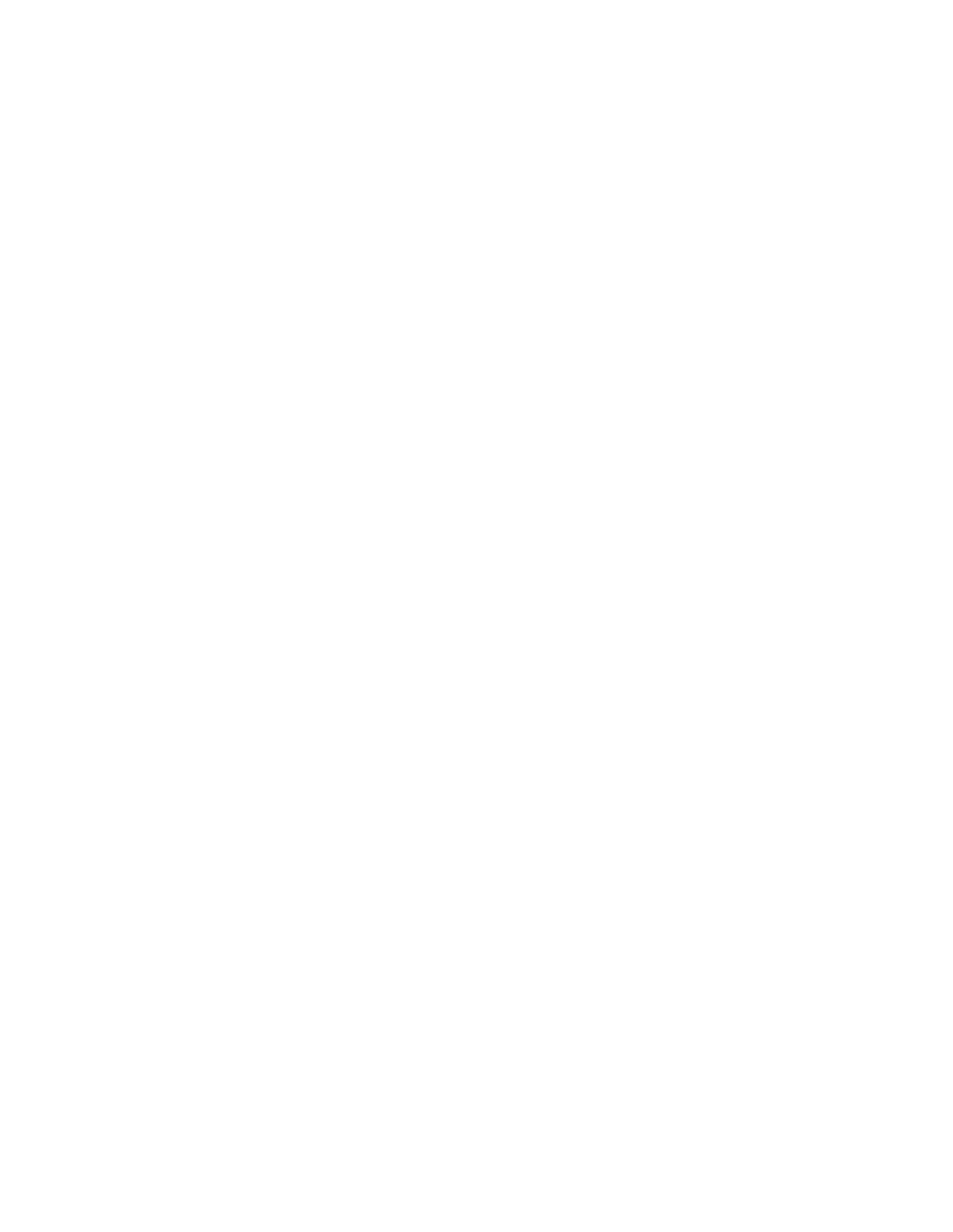**Beechcraft Howker TEXTRON** AVIATIC

**SB525C-34-09**

# **REVISION TRANSMITTAL**

This sheet transmits Revision 2 to SB525C-34-09, which:

- A. Adds <sup>a</sup> *Note* that states the ECU-3000 and TSS-4100 may be upgraded on-wing or removed and returned to the Textron Aviation for update, either method is acceptable.
- B. Lists SB525C-34-10 *Navigation - Collins TSS-4100 And ECU-3000 Software Dataloading Connector Installation* as <sup>a</sup> prerequisite if software is loaded on-wing.
- C. Adds <sup>a</sup> *Note* for airplanes -0001 thru -0072 and -0074 thru -0077 that have not incorporated SB525C-34-05.
- D. Adds instructions to load the TSS-4100 and ECU-3000 on-wing.
- E. Adds ARINC 615 Dataloader and software to the *Tooling* section.
- F. Adds ECU-3000 and TSS-4100 software to the *Material Information* section.
- G. Changes the TSS-4100 software from 810-0052-100 to 810-0052-102.
- H. Removes ICA-525C-34-00002 *CJ4 Rockwell Collins ADS-B Out* ICA Supplement from the service bulletin. The ICA supplement has been incorporated into the 525C Maintenance Manual.
- I. Removes the AFM Temporary Changes. (Revision 5 was distributed in June 2015)

**NOTE:** This revision replaces the original issue and all previous revisions of SB525C-34-09 in their entirety.

### **REVISION COMPLIANCE**

NO EFFECT. Airplanes previously modified by this service bulletin are not effected by this revision.

### **LOG OF REVISIONS**

| Original Issue | July 2, 2015     |
|----------------|------------------|
| Revision 1     | July 22, 2015    |
| Revision 2     | November 4, 2016 |

Original Issue - July 2, 2015<br>Revision 3 - January 3, 2023 SB525C-34-09 Revision 3 - January 3, 2023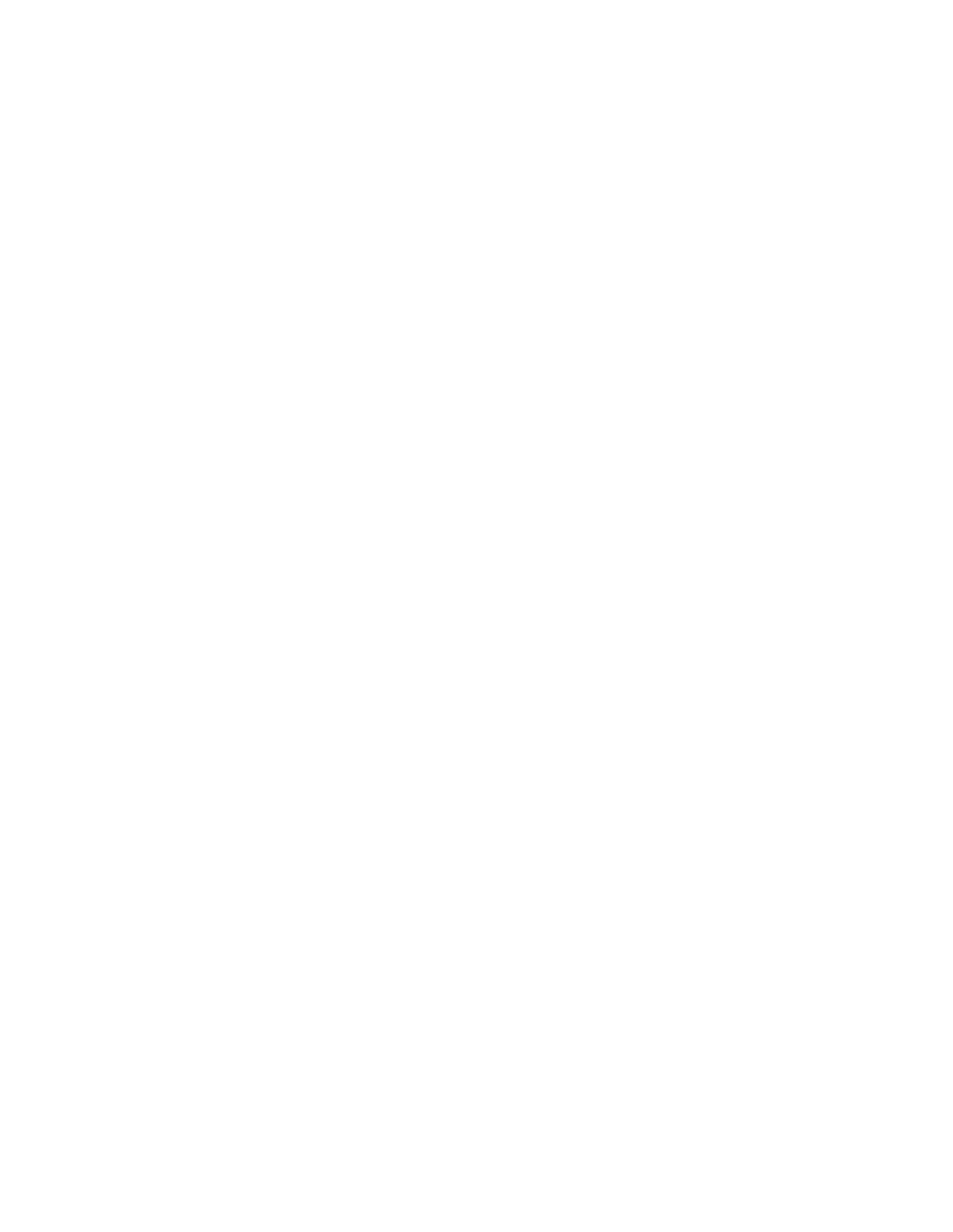



### **TITLE**

NAVIGATION - AUTOMATIC DEPENDENT BROADCAST SURVEILLANCE (ADS-B) OUT TRANSPONDER INSTALLATION

### **EFFECTIVITY**

### **MODEL SERIAL NUMBERS**

525C (CJ4) -0001 thru -0176, -0178 thru -0186

The equivalent of this service bulletin has been incorporated on production airplanes -0177 and -0187 and On.

- **NOTE:** Textron Aviation-owned Service Centers are the only facilities that can complete this service bulletin.
- **NOTE:** Airplanes -0001 thru -0072 and -0074 thru -0077 must incorporate SB525C-34-05, *Navigation - Traffic Surveillance System (TSS-4100) TCAS II Software 7.1 Upgrade*, prior to or in conjunction with this service bulletin.
	- • Also SB525C-34-07 *Navigation - TAWS And TCAS Aural Alerts Wiring Modification* must be accomplished prior to or in conjunction with SB525C-34-05 *Navigation - Traffic Surveillance System (TSS-4100) TCAS II Software 7.1 Upgrade*.
	- • The 811-1052-903 software must be loaded to the TSS-4100 on airplanes -0001 thru -0072 and -0074 thru -0077 that have not incorporated SB525C-34-05, *Navigation - Traffic Surveillance System (TSS-4100) TCAS II Software 7.1 Upgrade* prior to incorporating this service bulletin if the TSS-4100 software is loaded on-wing.
- **NOTE:** SB525C-34-10 *Navigation - Collins TSS-4100 And ECU-3000 Software Dataloading Connector Installation* must be accomplished prior to or in conjunction with this service bulletin, if the ECU-3000 and TSS-4100 software is loaded on-wing.
- **NOTE:** Please note the downtime required to complete this bulletin and schedule accordingly.

### **REASON**

The airplanes must comply with regulatory requirements for ADS-B Out.

### **DESCRIPTION**

This service bulletin provides parts and instructions to install ADS-B Out capable components that meet the regulatory requirements.

### **COMPLIANCE**

OPTIONAL. This service bulletin can be accomplished at the discretion of the owner.

A service bulletin published by Cessna Aircraft Company may be recorded as "completed" in an aircraft log only when the following requirements are satisfied:

- 1) The mechanic must complete all of the instructions in the service bulletin, including the intent therein.
- 2) The mechanic must correctly use and install all applicable parts supplied with the service bulletin kit. Only with written authorization from Cessna Aircraft Company can substitute parts or rebuilt parts be used to replace new parts.
- 3) The mechanic or airplane owner must use the technical data in the service bulletin only as approved and published.

| Original Issue - July 2, 2015 | SB525C-34-09 |
|-------------------------------|--------------|
| Revision 3 - January 3, 2023  | Page 1 of 6  |

Textron Aviation Customer Service, P.O. Box 7706, Wichita, KS 67277, U.S.A. 1-316-517-5800

This document contains technical data and is subject to U.S. export regulations. This information has been exported from the United States<br>in accordance with export administration regulations. Diversion contrary to U.S. la

COPYRIGHT © 2015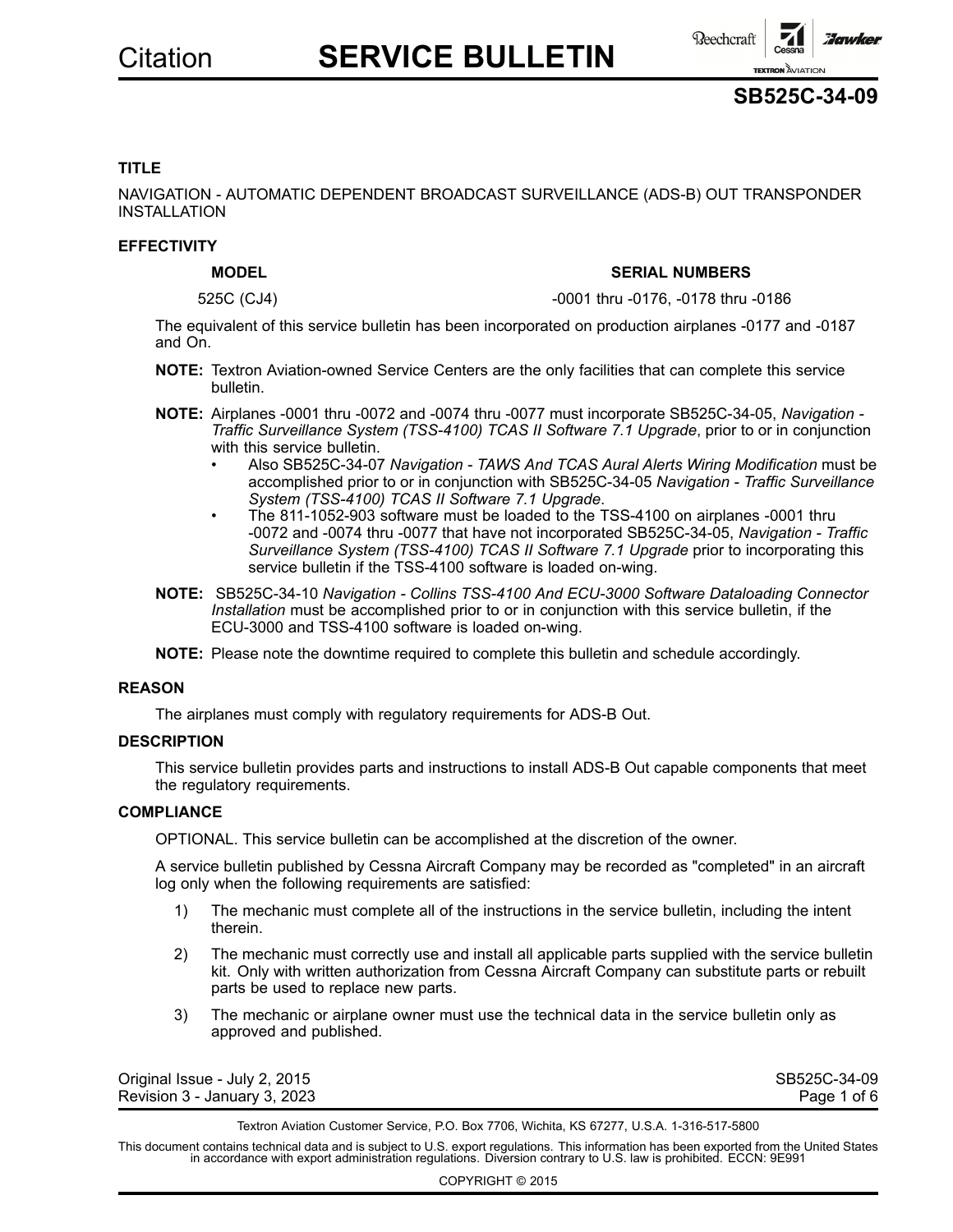



- 4) The mechanic or airplane owner must apply the information in the service bulletin only to aircraft serial numbers identified in the "Effectivity" section of the bulletin.
- 5) The mechanic or airplane owner must use maintenance practices that are identified as acceptable standard practices in the aviation industry and governmental regulations.

No individual or corporate organization other than Cessna Aircraft Company is authorized to make or apply any changes to <sup>a</sup> Cessna-issued service bulletin, service letter, or flight manual supplement without prior written consent from Cessna Aircraft Company.

Cessna Aircraft Company is not responsible for the quality of maintenance performed to comply with this document, unless the maintenance is accomplished at <sup>a</sup> Cessna-owned Citation Service Center.

### **APPROVAL**

Cessna received FAA approval for the technical data in this publication that changes the airplane type design.

### **FLIGHT CREW OPERATIONS**

Refer to the attached *Flight Crew Operations Summary*.

### **TOOLING**

| <b>NAME</b>                                     | <b>NUMBER</b>                                                    | <b>MANUFACTURER</b>                                                                         | <b>USE</b>                                   |
|-------------------------------------------------|------------------------------------------------------------------|---------------------------------------------------------------------------------------------|----------------------------------------------|
| <b>IFR Test Set</b>                             | IFR-6000 with<br>software $2.08.00$<br>or later or<br>equivalent | Aeroflex<br>10200 West York Street<br>Wichita, KS 67125                                     | To verify transponder<br>transmitted data.   |
| Pitot-Static Test Set 6520-10 or                | Equivalent                                                       | Laversab Incorporated<br>10435 Greenbough Suite 300<br>Stafford, TX 77477                   | To do a test of the pitot-static<br>systems. |
| Landing Gear<br>Simulator Test Box              | 8788001-8                                                        | <b>Textron Aviation Parts Distribution</b><br>7121 Southwest Boulevard<br>Wichita, KS 67215 | To simulate an airborne<br>condition.        |
| Avionica ARINC 615 650-0330<br>Databus Analyzer |                                                                  | Avionica Inc.<br>9941 West Jessamine Street<br>Miami, FL 33157                              | To load ECU and TSS<br>software on-wing.     |
| Avionica<br>LOAD615win<br>Dataloader Software   | 700-0301                                                         | Avionica Inc.<br>9941 West Jessamine Street<br>Miami, FL 33157                              | To load ECU and TSS<br>software on-wing.     |

**NOTE:** A PDL-615 is an acceptable alternative to the Avionica ARINC 615 Databus Analyzer with LOAD615win Dataloader Software, but the PDL-615 is no longer produced.

### **WEIGHT AND BALANCE INFORMATION**

Negligible

### **REFERENCES**

Cessna Model 525C Maintenance Manual

**NOTE:** To install ADS-B Out on your airplane, you must get the engineering documents that follow. You must use the most recent revision and all of the applicable drawing change notices (DCN) for each engineering document.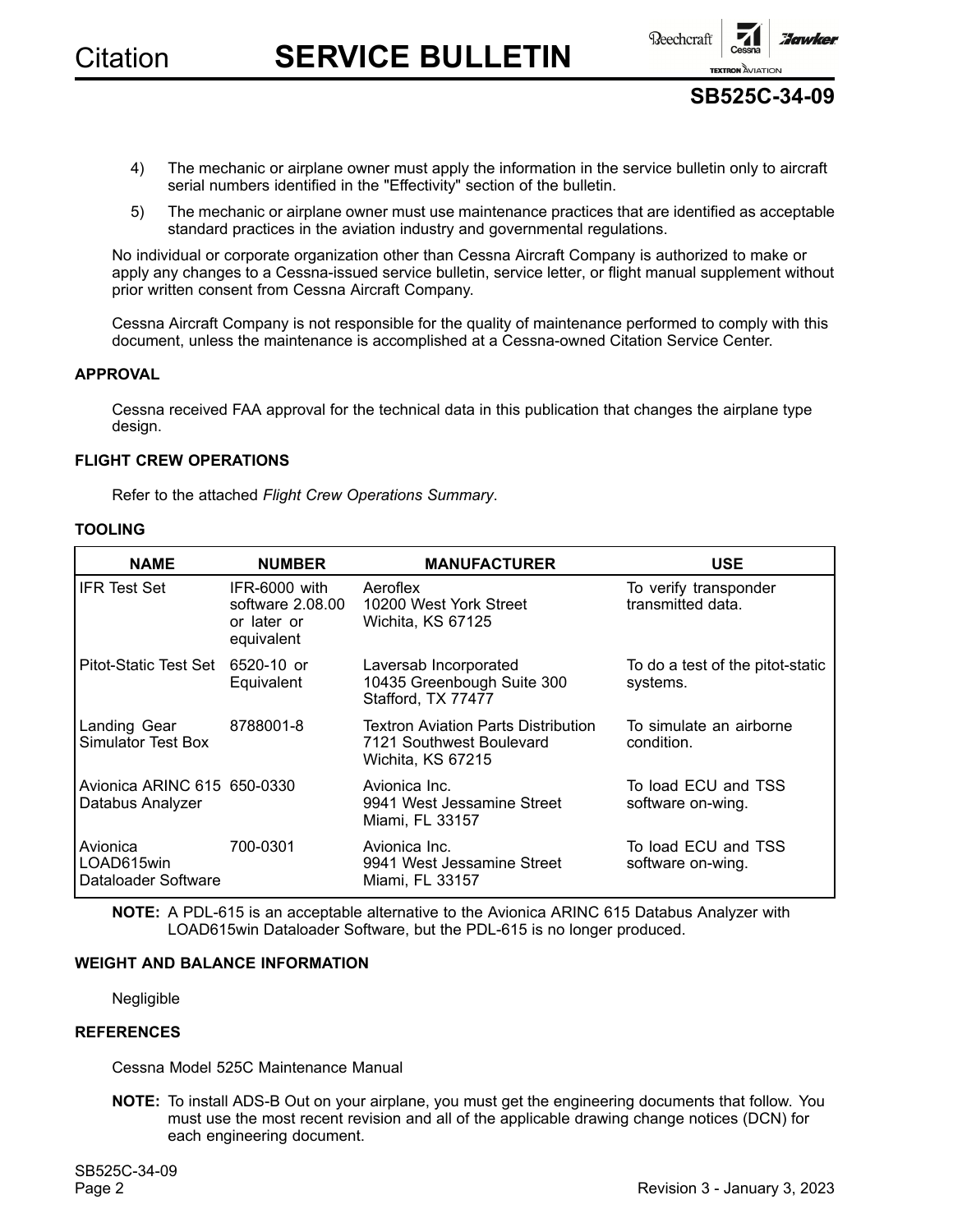**Reechcraft Howker TEXTRON** AVIATIC

### **SB525C-34-09**

| <b>DOCUMENT NUMBER</b> | <b>TITLE</b>                                                                        |
|------------------------|-------------------------------------------------------------------------------------|
| 8790039                | ADS-B Out Mod W/A (525C)                                                            |
| 8734403                | TSS Dataloading Procedure & Adapters (if ECU and TSS<br>software is loaded on-wing) |

### **PUBLICATIONS AFFECTED**

Cessna Model 525C Maintenance Manual

Cessna Model 525C Illustrated Parts Catalog

Cessna Model 525C Wiring Diagram Manual

Cessna Citation CJ4 FAA Approved Airplane Flight Manual (525CFM)

Cessna Citation CJ4 Normal Procedures Checklist (525CCLNP)

Cessna Citation CJ4 Emergency and Abnormal Procedures Checklist (525CCLEAP)

### **ACCOMPLISHMENT INSTRUCTIONS**

- 1. Prepare the airplane for maintenance.
	- A. Make sure that the airplane is electrically grounded.
	- B. Make sure that all switches are in the OFF/NORM position.
	- C. Disconnect electrical power from the airplane.
		- (1) Disconnect the airplane battery.
		- (2) Disconnect external electrical power.
	- D. Attach maintenance warning tags to the battery and external power receptacle that have **"DO NOT CONNECT ELECTRICAL POWER - MAINTENANCE IN PROGRESS"** written on them.
	- **NOTE:** The ECU-3000 and TSS-4100 can have software loaded while the component is installed in the airplane. If the software is loaded on-wing the removal of the ECU-3000 and TSS-4100 is not necessary; go to Step 3. There may be an additional charge to remove the ECU-3000 and TSS-4100 and have the software loaded by Textron Aviation. Either upgrade path is an acceptable means of compliance with this service bulletin.
- 2. (Airplanes that will remove the ECU-3000 and TSS-4100 for upgrade) Remove the components that follow:
	- A. Remove the 822-1200-803 ECU-3000 (UN811) for the TSS-4100. (Refer to the Model 525C Maintenance Manual, Chapter 34, Collins ECU-3000 External Compensation Unit - Removal/Installation.)
		- (1) Send the removed unit to Textron Aviation.
	- B. Remove the 822-2132-001 TSS-4100. (Refer to the Model 525C Maintenance Manual, Chapter 34, Collins TSS-4100 Traffic Surveillance System (TSS) Unit - Removal/Installation.)
- 3. Remove the 622-9210-409 TDR-94D Transponder. (Refer to the Model 525C Maintenance Manual, Chapter 34, Collins TDR-94D Transponder - Removal/Installation.)
	- A. Send the removed TDR-94D and TSS-4100 (if applicable) to Textron Aviation for an upgrade.
	- **NOTE:** Make note that the TSS-4100 needs 810-0052-110 TSSA-4100 software.
		- **NOTE:** Contact the Textron Aviation Parts Distribution Repair Team to schedule your units at telefax 1-316-206-4068 or e-mail citationrepair@txtav.com available 8:00 - 4:30 CST weekdays. Advance notification and coordination is required for Textron Aviation Parts Distribution Repair Team to effectively schedule units, ship to supplier, and arrange return. The expected turn time for the supplier supporting this service document is 21 days.
		- **NOTE:** A rotable pool is not available for customers to support this modification.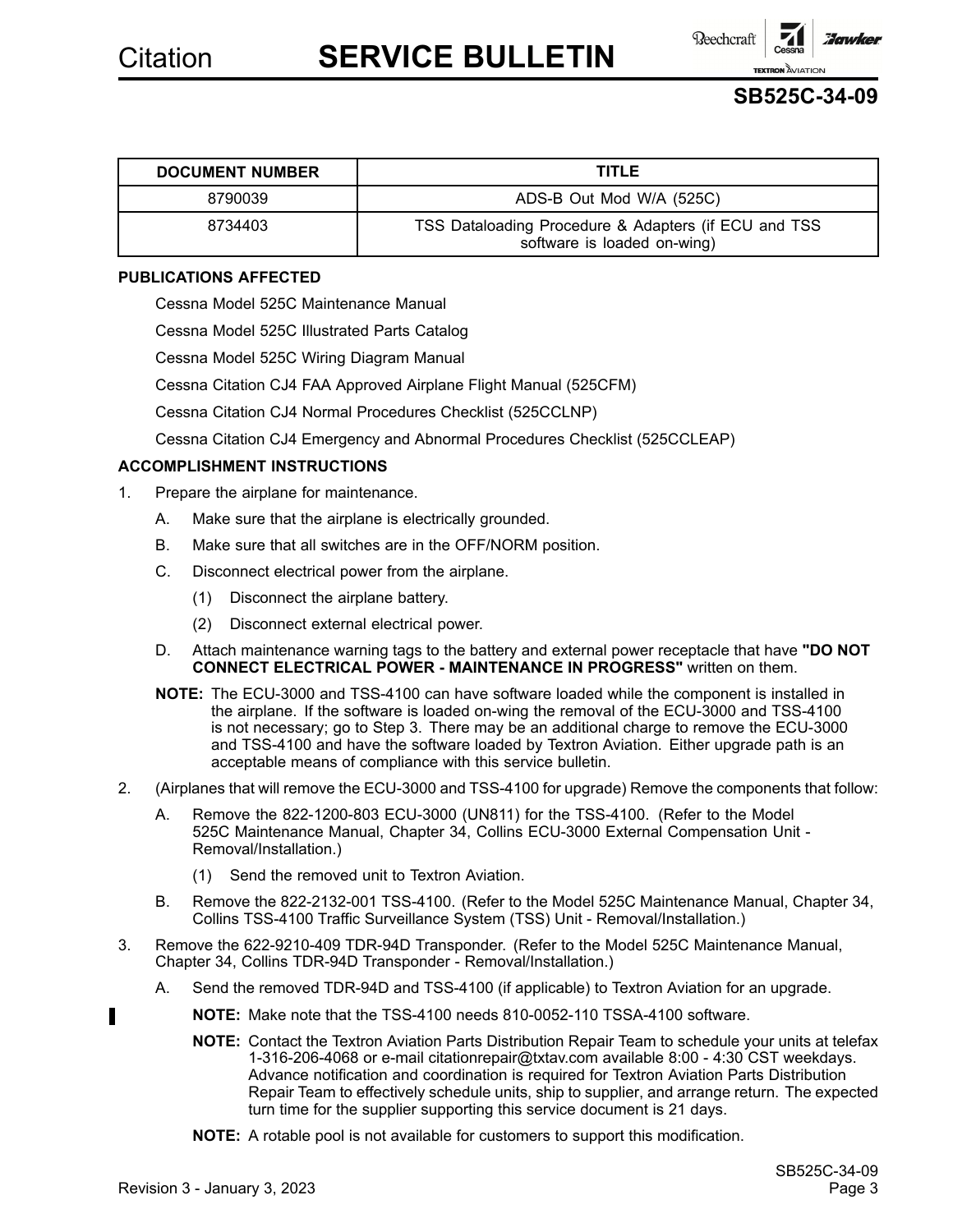

**SB525C-34-09**

**TEXTRON** AVIATION

**Howker** 

- 4. Do the wiring modification. (Refer to Cessna Engineering Drawing 8790039.)
- 5. Install the upgraded avionics components.
	- A. (Airplanes that removed the ECU-3000 and TSS-4100 for upgrade) Install one 822-1200-803 ECU-3000 (UN811) for the TSS-4100. (Refer to the Model 525C Maintenance Manual, Chapter 34, Collins ECU-3000 External Compensation Unit - Removal/Installation.)
	- B. (Airplanes that removed the ECU-3000 and TSS-4100 for upgrade) Install one 822-2132-001 TSS-4100. (Refer to the Model 525C Maintenance Manual, Chapter 34, Collins TSS-4100 Traffic Surveillance System (TSS) Unit - Removal/Installation.)
	- C. Install one 622-9210-501 TDR-94D Transponder. (Refer to the Model 525C Maintenance Manual, Chapter 34, Collins TDR-94D Transponder - Removal/Installation.)
- 6. (Airplanes that will install software on-wing) Load the ECU-3000 and TSS-4100 software. (Refer to Cessna Engineering Drawing 8734403)
- 7. Make sure the TSS-4100 has the correct software.
	- A. Apply external electrical power to the airplane.
	- B. Move the BATTERY switch to the ON position.
	- C. Move the AVIONICS switch to the ON position.
	- D. Push the DATABASE button.
	- E. Push the UPR MENU button.
	- F. Turn the MENU ADV knob to go to the MAINTENANCE MAIN MENU.
	- G. Use the joystick to highlight LRU INDEX/OPERATIONS.
	- H. Push the PUSH SELECT knob.
	- I. Use the joystick until TSS is highlighted.
	- J. Push the PUSH SELECT knob.
	- K. Make sure that the DISPLAY SOFTWARE PART NUMBER field is highlighted.
	- L. Push the PUSH SELECT knob.
	- M. Make sure that the TSS CPN is 810-0052-110.
	- N. Make sure that the (TSS) ECU-3000 DATA shows TSSE-4100 DISP PN: 810-0250-012.

**NOTE:** Run this software check again if an INVALID CONFIGURATION DATA RECEIVED message is displayed under the TSS field.

- 8. Do the Transponder Functional Check. (Refer to the Model 525C Maintenance Manual, Chapter 34, Transponder - Adjustment/Test.)
- 9. Do the ADS-B Annunciation Checks. (Refer to the Model 525C Maintenance Manual, Chapter 34, Transponder - Adjustment/Test.)
- 10. Do the automatic dependent surveillance broadcast (ADS-B) transponder system functional check. (Refer to the Model 525C Maintenance Manual, Chapter 34, Transponder - Adjustment/Test.)
- 11. Make sure the flight crew receives the *Flight Crew Operations Summary*, which shows the operational changes that are <sup>a</sup> result of the accomplishment of this service bulletin.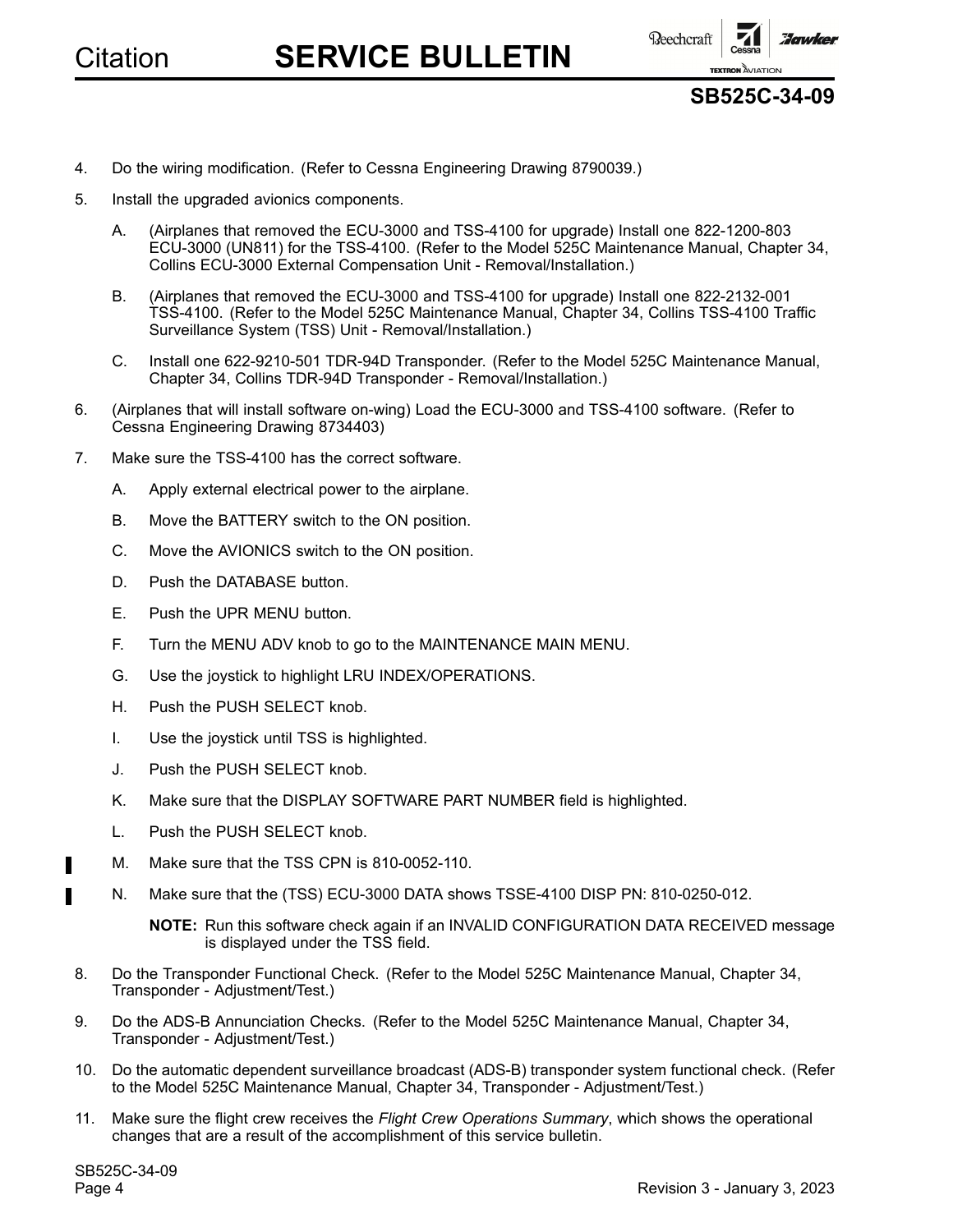

**SB525C-34-09**

- 12. Update the CJ4 FAA Approved Airplane Flight Manual (525CFM) and checklists (525CCLNP and 525CCLEAP).
	- **NOTE:** Look at the configuration codes listed in the applicable supplement and/or in Section 1 of the FAA Approved Airplane Flight Manual to make sure all changed crew procedures or limitations are complied with.
	- A. Make sure that CJ4 FAA Approved Airplane Flight Manual (525CFM) Revision 5 or later is used.
	- B. Make sure that CJ4 Normal Procedures Checklist (525CCLNP) Revision 5 or later is used.
	- C. Make sure that CJ4 Emergency and Abnormal Procedures Checklist (525CCLEAP) Revision 5 or later is used.
- 13. Remove the maintenance warning tags and connect the airplane battery.
- 14. Record that this service bulletin has been completed.
	- A. Complete <sup>a</sup> Maintenance Transaction Report.
	- B. Put <sup>a</sup> copy of the completed Maintenance Transaction Report in the airplane logbook.
	- C. Send <sup>a</sup> copy of the completed Maintenance Transaction Report to: CESCOM C/O Camp Systems International Incorporated, 8201 East 34th Street North, Building 1100 Suite 1101 Wichita, KS 67226.

### **MATERIAL INFORMATION**

Order the hardware kit below to install this modification.

| <b>NEW P/N</b> | QUAN-<br>TITY | <b>KEY WORD</b>                                   | <b>OLD P/N</b> | <b>REF DES</b>         |
|----------------|---------------|---------------------------------------------------|----------------|------------------------|
| SB525C-34-09-0 | 1             | <b>Kit, consisting of the following</b><br>parts: |                |                        |
| M81824/1-2     | 10            | Splice                                            | None           |                        |
| MS25036-102    | 5             | Terminal                                          | None           |                        |
| S2974-7        | 8             | <b>Shield Termination</b>                         | None           |                        |
| 030-2259-000   | 4             | Contact                                           | None           | PN811B and PN811E      |
| 372-2514-110   | 14            | Contact                                           | None           | <b>PN806 and PN808</b> |
| SB525C-34-09   | 1             | Instructions                                      |                |                        |

Order the wire kit below to install this modification.

| <b>NEW P/N</b>  | QUAN-<br>TITY | <b>KEY WORD</b>                                                          | <b>OLD P/N</b> | <b>INSTRUCTIONS/</b><br><b>DISPOSITION</b> |
|-----------------|---------------|--------------------------------------------------------------------------|----------------|--------------------------------------------|
| SB525C-34-09-1  | 1             | <b>Kit, consisting of the following</b><br>parts:                        |                |                                            |
| M27500-22ML2T08 | 88 Inches     | Electrical Wire -<br>29PN808-RPB003 (WHT)<br>30PN808-SPB003 (BLU)        | <b>None</b>    |                                            |
| M27500-22ML2T08 | 225 Inches    | Electrical Wire - 49PN808-<br>11APN701B (WHT)<br>50PN808-11BPN701B (BLU) | <b>None</b>    |                                            |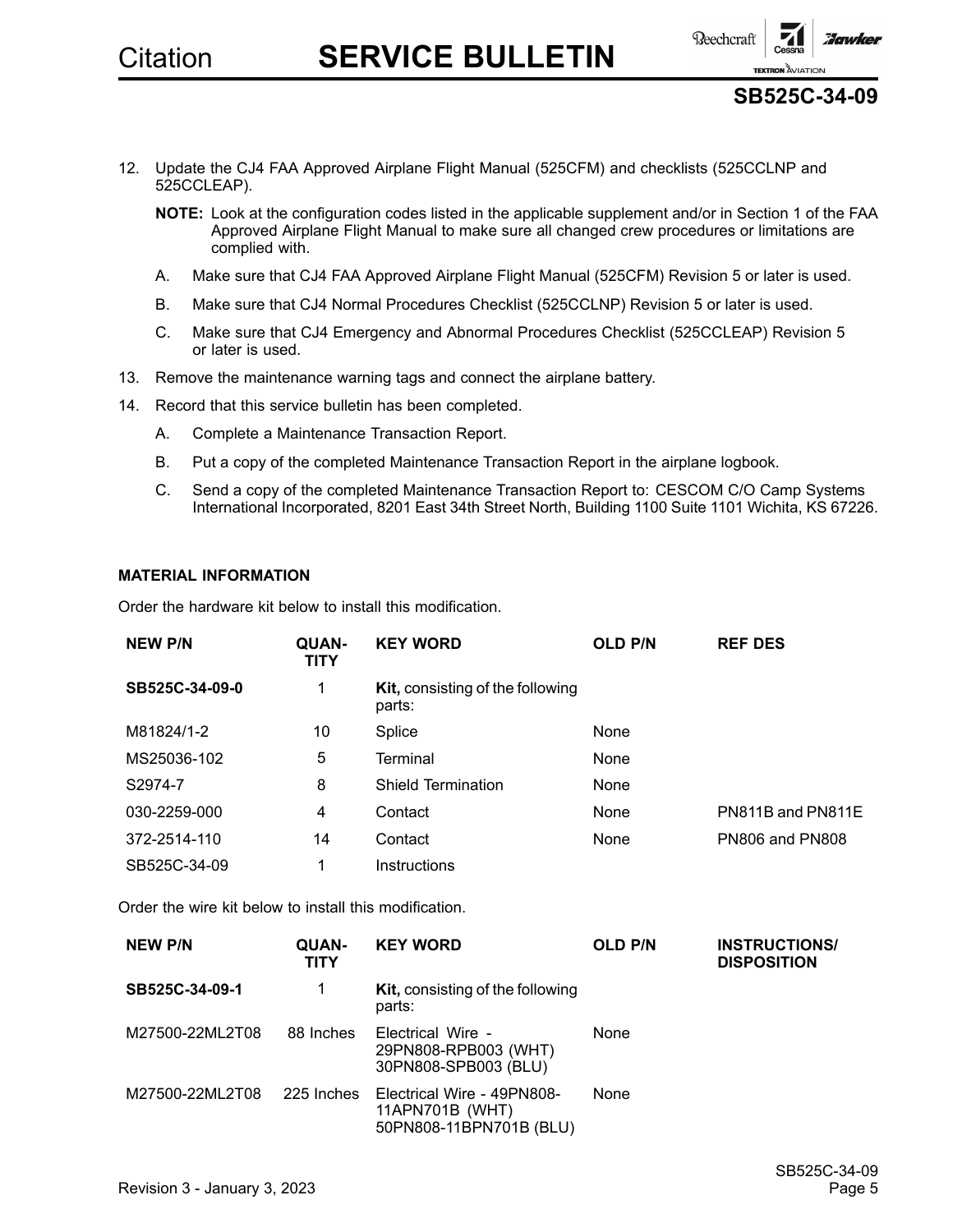**Reechcraft** 

**SB525C-34-09**

**TEXTRON** AVIATION

Tawkel

| <b>NEW P/N</b>  | QUAN-<br><b>TITY</b> | <b>KEY WORD</b>                                                               | <b>OLD P/N</b> | <b>INSTRUCTIONS/</b><br><b>DISPOSITION</b> |
|-----------------|----------------------|-------------------------------------------------------------------------------|----------------|--------------------------------------------|
| M27500-22ML2T08 | 106 Inches           | Electrical Wire - 6HPN811B-<br>11APN701B (WHT)<br>6GPN811B-11BPN701B<br>(BLU) | None           |                                            |
| M27500-22ML2T08 | 87 Inches            | Electrical Wire -<br>2HPN811E-RPB003 (WHT)<br>2GPN811E-SPB003 (BLU)           | None           |                                            |
| M81044/12-22-9  | 72 Inches            | Electrical Wire - not marked                                                  | None           |                                            |
| SB525C-34-09    |                      | Instructions                                                                  |                |                                            |

All airplanes must upgrade the existing the component that follows.

| <b>NEW P/N</b> | <b>OUAN-</b><br>TITY | <b>KEY WORD</b>     | <b>OLD P/N</b> | <b>INSTRUCTIONS/</b><br><b>DISPOSITION</b> |
|----------------|----------------------|---------------------|----------------|--------------------------------------------|
| 622-9210-501   |                      | TDR-94D Transponder | 622-9210-409   | Return to Textron<br>Aviation for upgrade  |

(Airplanes that will remove the ECU and TSS and send for the upgrade). You must upgrade the existing components that follow to complete this service bulletin.

| <b>NEW P/N</b>                                    | <b>QUAN-</b><br><b>TITY</b> | <b>KEY WORD</b> | <b>OLD P/N</b> | <b>INSTRUCTIONS/</b><br><b>DISPOSITION</b> |
|---------------------------------------------------|-----------------------------|-----------------|----------------|--------------------------------------------|
| 822-1200-803<br>(Software Level<br>810-0250-012)  |                             | ECU-3000        | 822-1200-803   | Return to Textron<br>Aviation              |
| 822-2132-001<br>(Software Level)<br>810-0052-110) |                             | TSS-4100        | 822-2132-001   | Return to Textron<br>Avation for upgrade   |

Contact the Textron Aviation Parts Distribution Repair Team to schedule your unit at telefax 1-316-206-4068 or e-mail citationrepair@txtav.com available 8:00 - 4:30 CST weekdays. Advance notification and coordination is required for Textron Aviation Parts Distribution Repair Team to effectively schedule units, ship to supplier, and arrange return. The expected turn time for the supplier supporting this service document is 21 days.

(Airplanes that will upload the ECU and TSS software on-wing). Order the parts that follow to upload the software on-wing.

| <b>NEW P/N</b> | <b>QUAN-</b><br>TITY | <b>KEY WORD</b>   | <b>OLD P/N</b> | <b>INSTRUCTIONS/</b><br><b>DISPOSITION</b> |
|----------------|----------------------|-------------------|----------------|--------------------------------------------|
| 810-0250-012   |                      | ECU-3000 Software | None           |                                            |
| 810-0052-110   |                      | TSS-4100 Software | None           |                                            |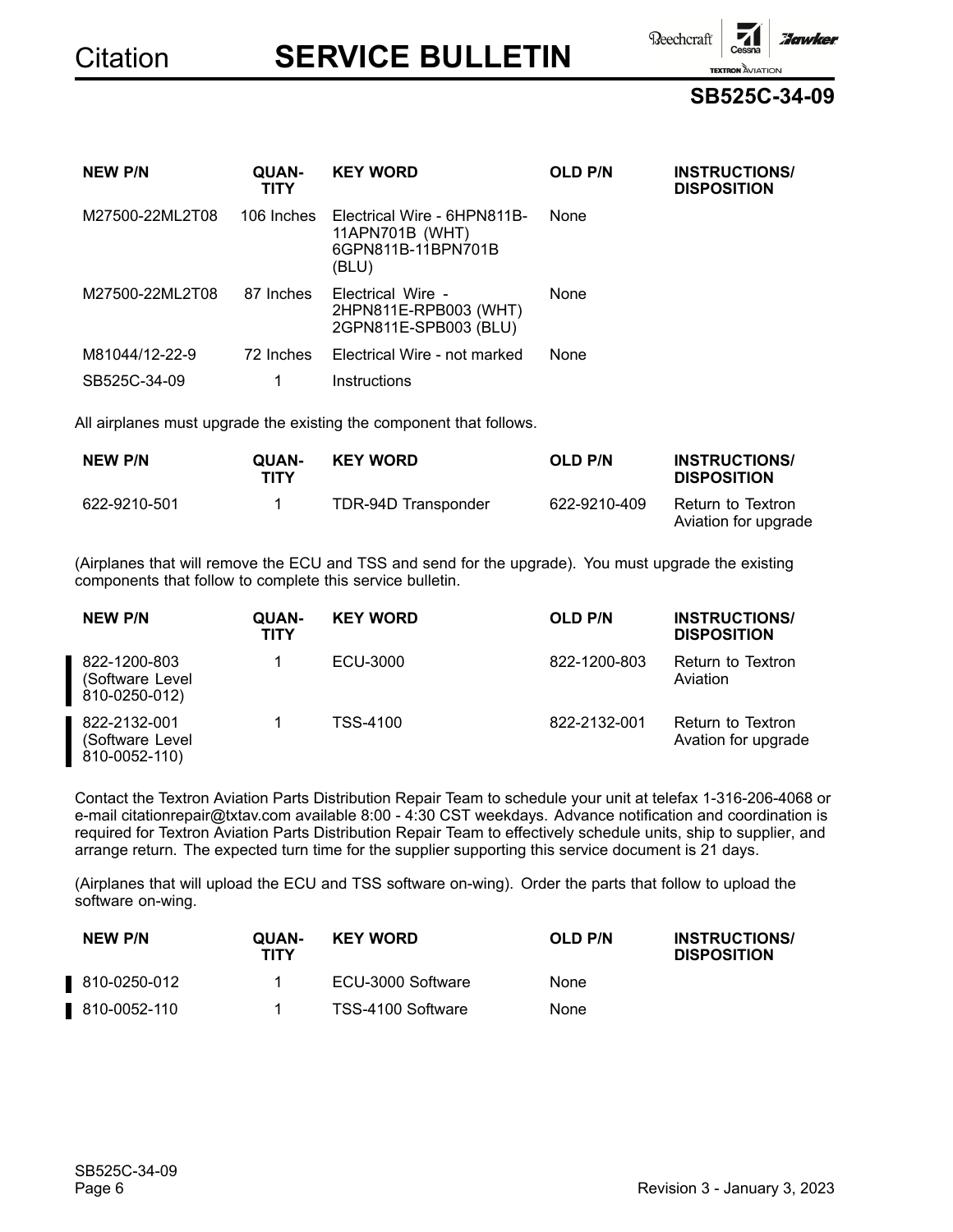# Citation **ATTACHMENT**



**SB525C-34-09**

# **FLIGHT CREW OPERATIONS SUMMARY**

This summary provides additional information for the flight crew regarding operational changes as <sup>a</sup> result of accomplishment of this service bulletin. Please remove this summary from the service bulletin and give it to the flight crew. This summary is *informational only* and does not supersede any information in the FAA-approved airplane flight manual.

- • Refer to CJ4 FAA Approved Airplane Flight Manual (525CFM) Revision 5 or later.
	- **NOTE:** Look at the configuration codes listed in the applicable supplement and/or in Section 1 of the FAA Approved Airplane Flight Manual to make sure all changed crew procedures or limitations are complied with.
- •Refer to CJ4 Normal Procedures Checklist (525CCLNP) Revision 5 or later.
- •Refer to CJ4 Emergency and Abnormal Procedures Checklist (525CCLEAP) Revision 5 or later.